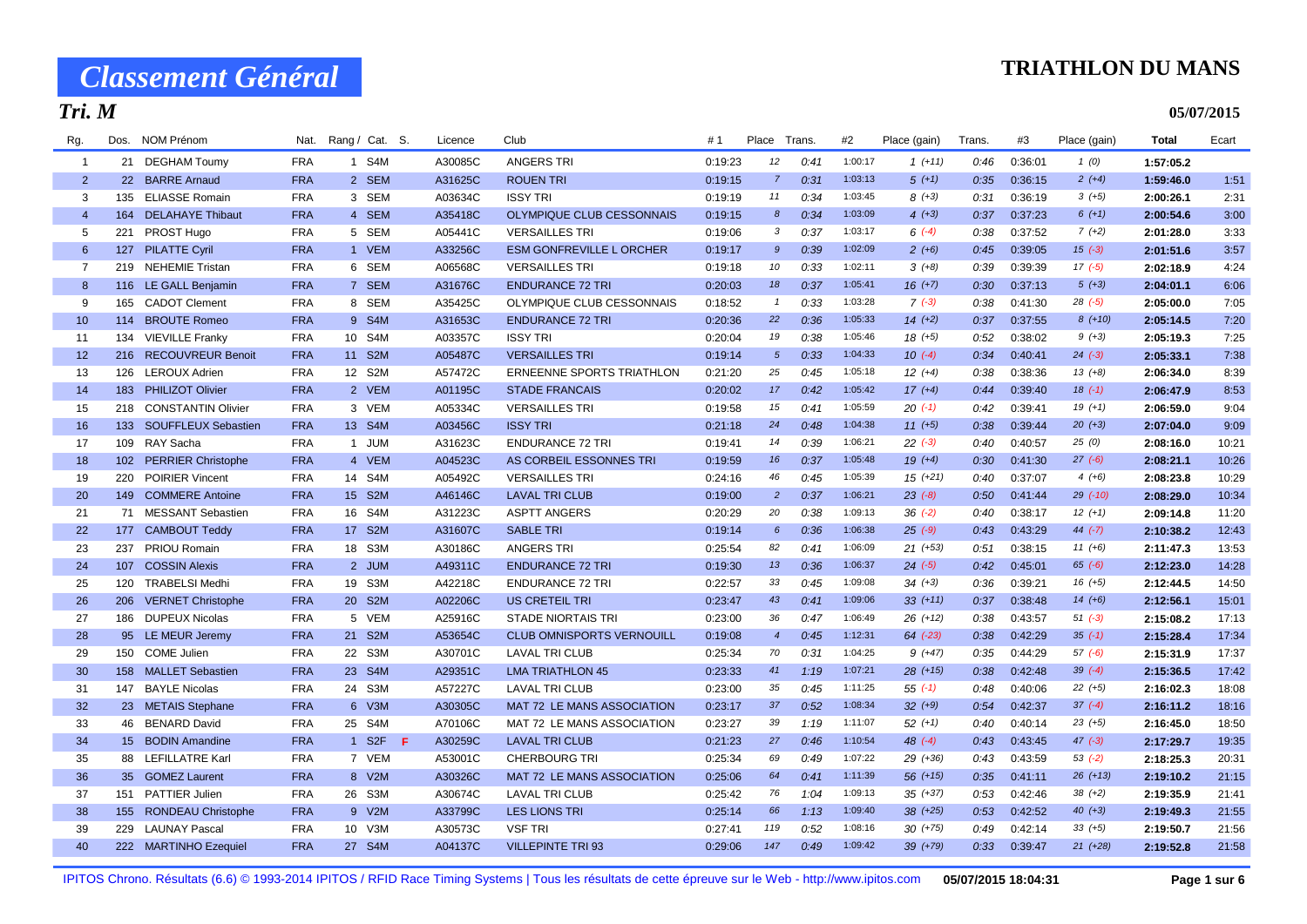### **TRIATHLON DU MANS**

## *Tri. M*

| 05/07/2015 |
|------------|
|------------|

| Rg. | Dos. | <b>NOM Prénom</b>          | Nat.       |    | Rang / Cat. S. |     | Licence | Club                              | #1      | Place           | Trans. | #2      | Place (gain)   | Trans. | #3      | Place (gain)  | Total     | Ecart |
|-----|------|----------------------------|------------|----|----------------|-----|---------|-----------------------------------|---------|-----------------|--------|---------|----------------|--------|---------|---------------|-----------|-------|
| 41  |      | 144 BALESTRO Clement       | <b>FRA</b> |    | 28 S2M         |     | A30147C | LA ROCHE VENDEE TRI               | 0:24:46 | 54              | 1:11   | 1:08:24 | $31 (+20)$     | 0:41   | 0:44:59 | $64 (-7)$     | 2:19:58.5 | 22:04 |
| 42  | 185  | <b>BOURDIN Richard</b>     | <b>FRA</b> |    | 11 VEM         |     | A25907C | <b>STADE NIORTAIS TRI</b>         | 0:23:28 | 40              | 0:43   | 1:10:15 | $43 (+5)$      | 1:13   | 0:44:29 | $58$ $(-7)$   | 2:20:04.6 | 22:10 |
| 43  |      | 225 GESLAIN Franck         | <b>FRA</b> |    | 29 S4M         |     | A30566C | <b>VSF TRI</b>                    | 0:26:40 | 99              | 0:56   | 1:09:53 | 40 (+47)       | 0:47   | 0:42:14 | $34 (+9)$     | 2:20:27.9 | 22:33 |
| 44  |      | 54 CHAUVIN Simon           | <b>FRA</b> |    | 30 S3M         |     | A69565C | 353 TRIATHLON CLUB                | 0:30:26 | 165             | 1:30   | 1:05:31 | $13 (+115)$    | 0:51   | 0:43:06 | $42 (+6)$     | 2:21:20.8 | 23:26 |
| 45  |      | 146 DELATTRE Bruno         | <b>FRA</b> |    | 3 JUM          |     | A50844C | LA ROCHE VENDEE TRI               | 0:21:12 | 23              | 0:55   | 1:14:03 | $85$ (-20)     | 0:58   | 0:45:21 | $70(-2)$      | 2:22:27.2 | 24:32 |
| 46  |      | 72 GAUDRE Thomas           | <b>FRA</b> |    | 12 VEM         |     | A31259C | <b>ASPTT ANGERS</b>               | 0:25:52 | 80              | 0:55   | 1:09:22 | $37 (+38)$     | 0:59   | 0:45:23 | $72$ $(-4)$   | 2:22:29.0 | 24:34 |
| 47  |      | 45 BUARD Pierre Yves       | <b>FRA</b> |    | 31 S4M         |     | A51658C | MAT 72 LE MANS ASSOCIATION        | 0:24:51 | 57              | 0:43   | 1:12:11 | 61(0)          | 0:45   | 0:44:10 | 54 (+10)      | 2:22:37.0 | 24:42 |
| 48  |      | 121 CAMBOUT Thierry        | <b>FRA</b> |    | 13 V3M         |     | A31652C | <b>ENDURANCE 72 TRI</b>           | 0:25:03 | 61              | 0:47   | 1:10:15 | $44 (+21)$     | 1:04   | 0:45:35 | $77(-8)$      | 2:22:41.9 | 24:47 |
| 49  |      | 51 GRISON Ludovic          | <b>FRA</b> |    | 32 S4M         |     | A56357C | 2°RIMA                            | 0:28:07 | 125             | 0:44   | 1:06:52 | $27 (+88)$     | 1:01   | 0:46:10 | $87$ (-12)    | 2:22:52.5 | 24:58 |
| 50  | 153  | DUVAL Jean Philippe        | <b>FRA</b> |    | 14 V2M         |     | A30654C | <b>LAVAL TRI CLUB</b>             | 0:23:34 | 42              | 0:38   | 1:13:33 | $82$ (-16)     | 0:38   | 0:44:39 | $62 (+8)$     | 2:23:00.0 | 25:05 |
| 51  |      | 236 PANZAVOLTA Luca        | <b>FRA</b> |    | 33 S2M         |     | A72774C | <b>ASPTT ANGERS</b>               | 0:22:40 | 32              | 0:41   | 1:13:32 | $80$ ( $-13$ ) | 0:46   | 0:45:31 | $76(-6)$      | 2:23:06.9 | 25:12 |
| 52  |      | 1 KOLL Caroline            | <b>FRA</b> |    | 2 S4F          | - F | CGT/516 | TRIATHLON SOUTH AFRICA            | 0:21:33 | 28              | 0:42   | 1:16:16 | $112$ $(-35)$  | 0:42   | 0:43:57 | $50(+11)$     | 2:23:08.4 | 25:14 |
| 53  |      | 166 DUFLOT Johan           | <b>FRA</b> |    | 34 S2M         |     | A35346C | <b>OLYMPIQUE CLUB CESSONNAIS</b>  | 0:22:34 | 30 <sub>o</sub> | 0:45   | 1:13:45 | $83$ $(-17)$   | 0:55   | 0:45:15 | $67 (-6)$     | 2:23:12.5 | 25:18 |
| 54  |      | 63 MONTERO BARRERO Guill   | <b>FRA</b> |    | 35 SEM         |     | A01797C | ASCCRAMBOUILLET OLYMPIQUE         | 0:25:54 | 83              | 0:40   | 1:13:09 | $76(+14)$      | 0:34   | 0:43:12 | $43 (+15)$    | 2:23:26.8 | 25:32 |
| 55  |      | 157 LEFEVRE Mickael        | <b>FRA</b> |    | 36 S4M         |     | A34488C | LES TRITONS CONDEENS              | 0:26:20 | 87              | 0:40   | 1:10:28 | 46 (+36)       | 0:43   | 0:45:21 | $69$ $(-4)$   | 2:23:30.2 | 25:35 |
| 56  |      | 5 PACHOLCZYK Morgane       | <b>FRA</b> |    | 3 S2F          | - F | A05482C | <b>VERSAILLES TRI</b>             | 0:22:38 | 31              | 0:41   | 1:15:10 | $103$ $(-31)$  | 0:37   | 0:44:40 | $63 (+6)$     | 2:23:43.7 | 25:49 |
| 57  |      | 44 MONTJOTIN Arnaud        | <b>FRA</b> |    | 15 VEM         |     | A43828C | <b>MAT 72 LE MANS ASSOCIATION</b> | 0:25:40 | 75              | 1:01   | 1:10:56 | $49 (+21)$     | 0:57   | 0:45:15 | $68$ $(-3)$   | 2:23:48.0 | 25:53 |
| 58  | 106  | <b>DUPRILLOT Romain</b>    | <b>FRA</b> |    | 37 S3M         |     | A48285C | <b>EC SARTROUVILLE</b>            | 0:27:28 | 115             | 1:11   | 1:12:37 | $67$ (+38)     | 0:43   | 0:42:12 | $32 (+19)$    | 2:24:08.5 | 26:14 |
| 59  |      | 235 ROUX Raphael           | <b>FRA</b> |    | 38 S4M         |     | A46941C | JEUNESSES SPORTIVES D ALLO        | 0:27:07 | 107             | 1:02   | 1:11:54 | 58 (+35)       | 1:06   | 0:43:02 | $41 (+13)$    | 2:24:09.7 | 26:15 |
| 60  | 188  | <b>RENVOISE Christophe</b> | <b>FRA</b> | 16 | <b>VEM</b>     |     | A28603C | TC JOUE LES TOURS                 | 0:24:56 | 58              | 1:00   | 1:11:03 | $51 (+12)$     | 0:56   | 0:46:21 | $91 (-14)$    | 2:24:13.5 | 26:19 |
| 61  |      | 34 LOISELLE Stephane       | <b>FRA</b> |    | 39 S2M         |     | A66541C | MAT 72 LE MANS ASSOCIATION        | 0:24:33 | 49              | 0:47   | 1:12:55 | $71$ (-12)     | 0:51   | 0:45:23 | 73(0)         | 2:24:27.2 | 26:32 |
| 62  | 85   | <b>TRIDON Benjamin</b>     | <b>FRA</b> |    | 40 S3M         |     | A64101C | <b>CHATEAU GONTIER TRI</b>        | 0:28:42 | 139             | 1:05   | 1:12:10 | $60 (+58)$     | 0:54   | 0:41:52 | $30(+19)$     | 2:24:39.3 | 26:45 |
| 63  | 124  | <b>BAUDOUIN Emmanuel</b>   | <b>FRA</b> |    | 17 VEM         |     | A03006C | <b>ENTENTE SPORTIVE NANTERRE</b>  | 0:26:22 | 88              | 0:48   | 1:10:22 | 45 (+35)       | 0:53   | 0:46:51 | 98 (-10)      | 2:25:13.5 | 27:19 |
| 64  | 233  | <b>ROUSSEAU Eric</b>       | <b>FRA</b> |    | 18 V3M         |     | A01757C | <b>TRI 91</b>                     | 0:25:36 | 71              | 1:01   | 1:11:02 | $50(+16)$      | 1:11   | 0:46:47 | $97 (-9)$     | 2:25:35.3 | 27:41 |
| 65  | 66   | <b>SOLIGNAC Quentin</b>    | <b>FRA</b> | 41 | <b>SEM</b>     |     | A48764C | <b>ASCCRAMBOUILLET OLYMPIQUE</b>  | 0:25:04 | 62              | 0:43   | 1:13:48 | $84$ $(-5)$    | 0:38   | 0:45:44 | $82 (+2)$     | 2:25:54.5 | 28:00 |
| 66  |      | 61 YGONIN Stephane         | <b>FRA</b> |    | 19 VEM         |     | AO6985C | AS ENERGY 91 TRI                  | 0:26:31 | 92              | 1:01   | 1:10:10 | $41 (+36)$     | 0:49   | 0:48:06 | $113( -10)$   | 2:26:34.3 | 28:40 |
| 67  |      | 58 POIRIER Matthieu        | <b>FRA</b> |    | 42 S2M         |     | A30175  | <b>ANGERS TRI</b>                 | 0:24:43 | 52              | 0:40   | 1:15:59 | $107$ $(-26)$  | 0:48   | 0:44:34 | $60 (+11)$    | 2:26:41.7 | 28:47 |
| 68  |      | 79 DAUBERT Pierre          | <b>FRA</b> | 20 | V2M            |     | A02647C | <b>CAO SAINT CYR</b>              | 0:23:26 | 38              | 1:42   | 1:12:44 | 68 (-21)       | 1:12   | 0:47:47 | $108$ $(-9)$  | 2:26:49.1 | 28:54 |
| 69  |      | 217 PASSAT Antoine         | <b>FRA</b> |    | 21 V2M         |     | A02462C | <b>VERSAILLES TRI</b>             | 0:26:31 | 91              | 1:29   | 1:11:50 | $57(+20)$      | 1:21   | 0:45:47 | $84 (+2)$     | 2:26:56.0 | 29:01 |
| 70  | 38   | TISSERANDET Mickael        | <b>FRA</b> | 43 | S3M            |     | A56508C | MAT 72 LE MANS ASSOCIATION        | 0:27:00 | 102             | 0:56   | 1:12:55 | 72 (+29)       | 1:07   | 0:45:02 | $66 (+3)$     | 2:26:57.8 | 29:03 |
| 71  |      | 69 MARQUES Julien          | <b>FRA</b> |    | 44 S2M         |     | A31281C | <b>ASPTT ANGERS</b>               | 0:27:24 | 110             | 0:49   | 1:11:07 | $53 (+45)$     | 0:43   | 0:47:05 | $100 (-6)$    | 2:27:05.8 | 29:11 |
| 72  |      | 28 TANT Jerome             | <b>FRA</b> |    | 22 VEM         |     | A30355C | MAT 72 LE MANS ASSOCIATION        | 0:28:07 | 124             | 1:24   | 1:19:35 | $151$ $(-18)$  | 0:00   | 0:38:04 | $10(+70)$     | 2:27:08.7 | 29:14 |
| 73  |      | 228 LE SOURD Even          | <b>FRA</b> |    | 45 S4M         |     | A30552C | <b>VSF TRI</b>                    | 0:24:17 | 47              | 1:11   | 1:12:34 | $66$ $(-13)$   | 1:02   | 0:48:38 | $120$ $(-13)$ | 2:27:39.2 | 29:44 |
| 74  |      | 152 BROCHARD Claudius      | <b>FRA</b> |    | 23 V2M         |     | A30663C | <b>LAVAL TRI CLUB</b>             | 0:27:28 | 114             | 1:03   | 1:14:37 | $93 (+22)$     | 0:48   | 0:44:14 | $55(+18)$     | 2:28:06.6 | 30:12 |
| 75  |      | 62 DURAND Herve            | <b>FRA</b> |    | 24 V2M         |     | A06986C | AS ENERGY 91 TRI                  | 0:26:34 | 94              | 0:55   | 1:12:17 | $62 (+24)$     | 1:07   | 0:47:43 | $107$ $(-5)$  | 2:28:32.9 | 30:38 |
| 76  |      | 57 GEOFFROY Arnaud         | <b>FRA</b> |    | 25 VEM         |     | A31278C | <b>ASPTT ANGERS</b>               | 0:29:20 | 152             | 0:59   | 1:14:51 | $96 (+42)$     | 0:55   | 0:42:34 | $36 (+34)$    | 2:28:36.7 | 30:42 |
| 77  |      | 231 RUBY Alain             | <b>FRA</b> |    | 26 V4M         |     | A01771C | <b>TRI 91</b>                     | 0:24:38 | 50              | 1:56   | 1:11:58 | $59$ $(-14)$   | 2:12   | 0:48:00 | $111 (-13)$   | 2:28:41.1 | 30:46 |
| 78  | 105  | <b>ALLAIN Cyril</b>        | <b>FRA</b> | 46 | S2M            |     | A35827C | CEPS DINAN ARMOR TRI              | 0:25:12 | 65              | 1:09   | 1:19:18 | $149$ $(-54)$  | 1:05   | 0:42:00 | $31 (+41)$    | 2:28:42.2 | 30:47 |
| 79  | 234  | <b>BEUKELS Benoit</b>      | <b>FRA</b> |    | 47 S3M         |     | A51196C | AS TRI MONT DORE                  | 0:24:57 | 59              | 0:53   | 1:16:26 | $114$ $(-23)$  | 1:02   | 0:45:29 | $75 (+3)$     | 2:28:43.7 | 30:49 |
| 80  | 130  | <b>PACE Ludovic</b>        | <b>FRA</b> |    | 27 VEM         |     | A59155C | FREE IRON TEAM                    | 0:24:15 | 45              | 1:13   | 1:18:51 | $143$ $(-56)$  | 0:49   | 0:43:46 | 48 (+21)      | 2:28:51.3 | 30:57 |

IPITOS Chrono. Résultats (6.6) © 1993-2014 IPITOS / RFID Race Timing Systems | Tous les résultats de cette épreuve sur le Web - http://www.ipitos.com **05/07/2015 18:04:32 Page 2 sur 6**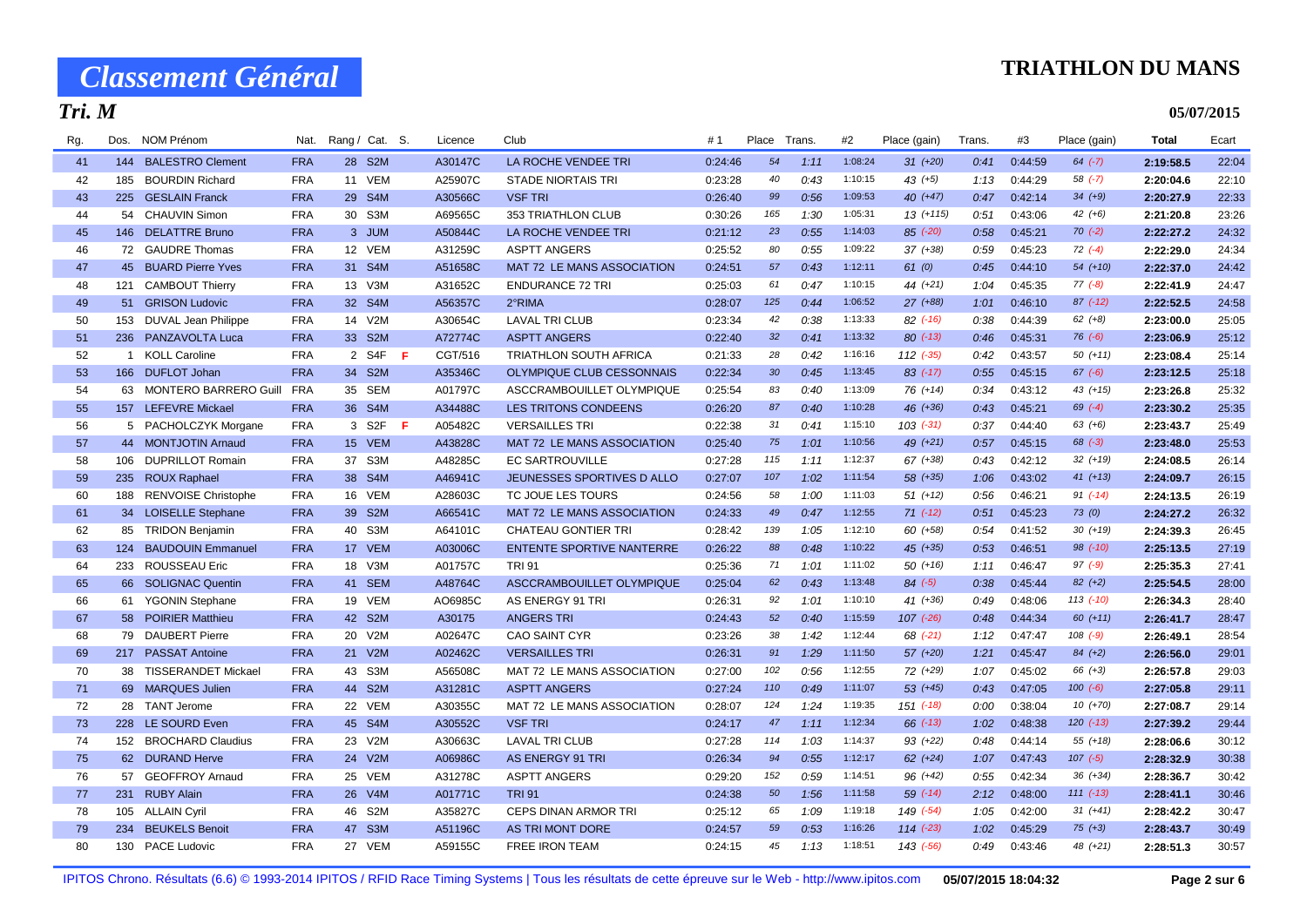### **TRIATHLON DU MANS**

## *Tri. M*

| Rg. | Dos. | NOM Prénom                  | Nat.       | Rang / Cat. S. |         |    | Licence | Club                             | #1      | Place Trans. |      | #2      | Place (gain)  | Trans. | #3      | Place (gain)  | <b>Total</b> | Ecart |
|-----|------|-----------------------------|------------|----------------|---------|----|---------|----------------------------------|---------|--------------|------|---------|---------------|--------|---------|---------------|--------------|-------|
| 81  |      | 110 TANGUY Francis          | <b>FRA</b> |                | 48 S3M  |    | A64336C | <b>ENDURANCE 72 TRI</b>          | 0:27:25 | 111          | 1:00 | 1:12:47 | 69 (+37)      | 0:57   | 0:47:15 | $101 (-7)$    | 2:29:21.4    | 31:27 |
| 82  | 204  | <b>BAUDIC Christophe</b>    | <b>FRA</b> |                | 28 V3M  |    | A06319C | TSD (TEAM SOI DISANT)            | 0:26:32 | 93           | 1:44 | 1:14:05 | 86 (+9)       | 1:30   | 0:45:36 | $78(+2)$      | 2:29:25.8    | 31:31 |
| 83  |      | 224 VAUCELLE Jerome         | <b>FRA</b> |                | 29 VEM  |    | A30539C | <b>VSF TRI</b>                   | 0:28:32 | 131          | 1:04 | 1:13:14 | 78 (+44)      | 0:58   | 0:45:45 | $83 (+4)$     | 2:29:31.5    | 31:37 |
| 84  |      | 32 HOULBERT Charles Philipp | <b>FRA</b> |                | 49 S3M  |    | A30372C | MAT 72 LE MANS ASSOCIATION       | 0:29:28 | 154          | 0:59 | 1:14:32 | $92 (+47)$    | 0:40   | 0:43:57 | 52 (+23)      | 2:29:33.9    | 31:39 |
| 85  |      | 56 COSNARD Romain           | <b>FRA</b> |                | 50 S2M  |    | A44444C | <b>ALENCON TRI</b>               | 0:27:03 | 103          | 1:32 | 1:14:58 | $98 (+7)$     | 0:49   | 0:45:39 | $81 (+11)$    | 2:29:59.0    | 32:04 |
| 86  |      | 70 WASSE Laurent            | <b>FRA</b> |                | 30 V2M  |    | A31317C | <b>ASPTT ANGERS</b>              | 0:30:01 | 158          | 0:58 | 1:14:13 | 87 (+47)      | 1:00   | 0:43:52 | 49 (+25)      | 2:30:00.8    | 32:06 |
| 87  | 128  | <b>GALLIENNE Mickael</b>    | <b>FRA</b> |                | 31 VEM  |    | A72062C | <b>ESR TRIATHLON</b>             | 0:27:15 | 108          | 1:17 | 1:14:45 | $95 (+15)$    | 1:13   | 0:45:37 | $79(+6)$      | 2:30:04.8    | 32:10 |
| 88  | 154  | <b>PLESSIET Frederic</b>    | <b>FRA</b> |                | 32 VEM  |    | A56231C | LE CLUB TRI                      | 0:28:50 | 141          | 1:27 | 1:15:04 | $101 (+27)$   | 1:08   | 0:43:40 | 46 (+26)      | 2:30:07.4    | 32:13 |
| 89  |      | 190 MIDELET Pierrick        | <b>FRA</b> |                | 33 VEM  |    | A32737C | <b>TOBESPORT</b>                 | 0:32:36 | 195          | 1:32 | 1:11:12 | $54(+82)$     | 1:20   | 0:43:32 | $45 (+24)$    | 2:30:09.0    | 32:14 |
| 90  | 148  | <b>BOURDAIS Olivier</b>     | <b>FRA</b> |                | 51 S4M  |    | A72593C | <b>LAVAL TRI CLUB</b>            | 0:25:52 | 79           | 1:02 | 1:12:28 | $63$ $(+13)$  | 0:51   | 0:50:16 | $131 (-24)$   | 2:30:25.5    | 32:31 |
| 91  |      | 59 GIRAULT Steve            | <b>FRA</b> |                | 52 S3M  |    | A31078C | <b>ANGERS TRI</b>                | 0:25:53 | 81           | 1:02 | 1:10:13 | $42$ $(+33)$  | 0:57   | 0:52:38 | 150 (-43)     | 2:30:41.1    | 32:46 |
| 92  | 199  | <b>SAVARY Christophe</b>    | <b>FRA</b> |                | 34 V2M  |    | A34441C | TRI FLERS LA FERTE MACE          | 0:24:23 | 48           | 1:23 | 1:16:40 | $118(+37)$    | 1:59   | 0:46:32 | $92 (-7)$     | 2:30:54.9    | 33:00 |
| 93  |      | 227 AMELINEAU Cyrille       | <b>FRA</b> |                | 35 VEM  |    | A30536C | <b>VSF TRI</b>                   | 0:25:47 | 78           | 1:08 | 1:16:09 | $111 (-13)$   | 1:01   | 0:47:03 | $99(-2)$      | 2:31:06.6    | 33:12 |
| 94  |      | 6 LENNOZ GRATIN Cecile      | <b>FRA</b> |                | 1 VEF   | -F | A02554C | <b>VERSAILLES TRI</b>            | 0:28:04 | 122          | 0:47 | 1:17:09 | $122 (+1)$    | 0:45   | 0:44:37 | $61 (+27)$    | 2:31:19.9    | 33:25 |
| 95  | 197  | LE HENANF Norbert           | <b>FRA</b> |                | 36 VEM  |    | A30015C | <b>TRI CLUB NANTAIS</b>          | 0:31:03 | 176          | 0:59 | 1:12:59 | $74(+68)$     | 1:11   | 0:45:39 | $80 (+13)$    | 2:31:49.1    | 33:54 |
| 96  | 123  | <b>VIOT Anthony</b>         | <b>FRA</b> |                | 37 V2M  |    | A64243C | <b>ENDURANCE 72 TRI</b>          | 0:27:51 | 120          | 1:30 | 1:14:31 | $91 (+22)$    | 0:55   | 0:47:18 | $102 (+2)$    | 2:32:02.8    | 34:08 |
| 97  |      | 142 HUGER Sebastien         | <b>FRA</b> |                | 53 S3M  |    | A70555C | JEUNESSES SPORTIVES D ALLO       | 0:28:20 | 126          | 1:05 | 1:15:10 | $105 (+21)$   | 0:55   | 0:46:39 | $95(+8)$      | 2:32:06.1    | 34:11 |
| 98  |      | 113 BOUGARD Julien          | <b>FRA</b> |                | 54 S2M  |    | A31641C | <b>ENDURANCE 72 TRI</b>          | 0:28:39 | 138          | 1:18 | 1:14:31 | 90 (+34)      | 1:24   | 0:46:18 | 89 (+6)       | 2:32:07.4    | 34:13 |
| 99  |      | 178 GUITTER Roland          | <b>FRA</b> |                | 38 V5M  |    | A29722C | <b>SABLE TRI</b>                 | 0:28:22 | 128          | 1:00 | 1:14:13 | 88 (+31)      | 0:46   | 0:48:05 | $112 (-2)$    | 2:32:23.4    | 34:29 |
| 100 | 226  | <b>BRUNEAU Olivier</b>      | <b>FRA</b> |                | 55 S4M  |    | A49409C | <b>VSF TRI</b>                   | 0:28:46 | 140          | 1:18 | 1:12:53 | $70(+51)$     | 0:51   | 0:48:54 | $121 (-11)$   | 2:32:41.0    | 34:46 |
| 101 |      | 196 DAVID Dominique         | <b>FRA</b> |                | 39 V3M  |    | A30943C | TRI ATLANTIQUE CARQUEFOU         | 0:24:42 | 51           | 1:15 | 1:18:09 | 136 (-49)     | 1:12   | 0:47:30 | $106$ $(-1)$  | 2:32:45.5    | 34:51 |
| 102 |      | 98 VELLEYEN Laurent         | <b>FRA</b> |                | 40 VEM  |    | A28890C | <b>CHARTRES METROPOLE TRI</b>    | 0:27:31 | 116          | 1:06 | 1:13:11 | $77(+36)$     | 0:57   | 0:50:11 | 129 (-22)     | 2:32:53.6    | 34:59 |
| 103 |      | 4 VASSILIEFF Tatiana        | <b>FRA</b> |                | 4 S3F   | -F | A52145C | <b>ROUEN TRI</b>                 | 0:27:07 | 106          | 0:49 | 1:18:46 | $141$ $(-22)$ | 1:06   | 0:45:23 | $71 (+25)$    | 2:33:08.3    | 35:14 |
| 104 |      | 36 LIENART Jean Francois    | <b>FRA</b> |                | 41 VEM  |    | A70718C | MAT 72 LE MANS ASSOCIATION       | 0:28:37 | 136          | 1:10 | 1:13:08 | $75(+48)$     | 0:42   | 0:49:56 | $126$ $(-16)$ | 2:33:29.7    | 35:35 |
| 105 |      | 25 PLUT Gilles              | <b>FRA</b> |                | 56 S4M  |    | A30412C | MAT 72 LE MANS ASSOCIATION       | 0:28:53 | 143          | 0:48 | 1:16:39 | $117 (+19)$   | 0:52   | 0:46:20 | $90 (+19)$    | 2:33:30.9    | 35:36 |
| 106 |      | 12 DE POORTER Maeva         | <b>FRA</b> |                | 1 JUF   | -F | A31615C | <b>ENDURANCE 72 TRI</b>          | 0:21:37 | 29           | 0:41 | 1:20:03 | $159$ $(-54)$ | 0:44   | 0:50:29 | 133 (-23)     | 2:33:32.4    | 35:38 |
| 107 |      | 99 CERRILLO Xavier          | <b>FRA</b> |                | 42 VEM  |    | A28872C | <b>CHARTRES METROPOLE TRI</b>    | 0:26:36 | 98           | 0:54 | 1:17:39 | $129$ $(-11)$ | 0:56   | 0:47:30 | $105 (+2)$    | 2:33:32.8    | 35:38 |
| 108 |      | 143 LANGLAIS Herve          | <b>FRA</b> |                | 43 VEM  |    | A32044C | JEUNESSES SPORTIVES D ALLO       | 0:24:47 | 55           | 1:17 | 1:15:10 | $104$ $(-20)$ | 1:16   | 0:51:17 | 138 (-33)     | 2:33:43.9    | 35:49 |
| 109 |      | 203 DEBRUE Gilles           | <b>FRA</b> |                | 44 V3M  |    | A01044C | <b>TRINOSAURE</b>                | 0:25:46 | 77           | 1:34 | 1:20:58 | $165$ $(-53)$ | 1:24   | 0:44:29 | 59 (+21)      | 2:34:09.4    | 36:15 |
| 110 | 49   | <b>DERET Franck</b>         | <b>FRA</b> |                | 45 V3M  |    | A30318C | MAT 72 LE MANS ASSOCIATION       | 0:26:35 | 96           | 1:02 | 1:14:55 | $97 (+10)$    | 1:04   | 0:50:48 | 136 (-24)     | 2:34:22.9    | 36:28 |
| 111 |      | 26 VERBAUWEN Alex           | <b>FRA</b> |                | 4 JUM   |    | A30329C | MAT 72 LE MANS ASSOCIATION       | 0:22:58 | 34           | 1:01 | 1:17:16 | $123$ $(-42)$ | 0:31   | 0:52:40 | 151 (-35)     | 2:34:23.2    | 36:28 |
| 112 |      | 13 YEDIKARDACHIAN Claudin   | <b>FRA</b> |                | 2 VEF F |    | A42278C | ENTENTE SPORTIVE NANTERRE        | 0:24:48 | 56           | 0:59 | 1:18:07 | $135$ $(-43)$ | 1:21   | 0:49:21 | $122$ $(-13)$ | 2:34:33.6    | 36:39 |
| 113 |      | 211 DEVULDER Francois       | <b>FRA</b> |                | 57 S3M  |    | A70729C | <b>VALLEE DE MONTMORENCY TRI</b> | 0:25:56 | 84           | 1:17 | 1:19:16 | $148$ $(-42)$ | 0:55   | 0:47:28 | $103 (+13)$   | 2:34:49.9    | 36:55 |
| 114 | 223  | <b>BARRE Thierry</b>        | <b>FRA</b> |                | 46 V2M  |    | A31573C | <b>VSF TRI</b>                   | 0:33:15 | 198          | 1:13 | 1:15:05 | $102 (+47)$   | 1:00   | 0:44:24 | 56 (+37)      | 2:34:55.0    | 37:00 |
| 115 | 60   | <b>RINCK Thomas</b>         | <b>FRA</b> |                | 58 S3M  |    | A72067C | <b>ANJOU TRI TRELAZE</b>         | 0:27:06 | 104          | 1:23 | 1:19:59 | 158 (-29)     | 0:53   | 0:45:52 | 86 (+18)      | 2:35:09.6    | 37:15 |
| 116 | 145  | <b>GUILLOTIN Maxime</b>     | <b>FRA</b> |                | 59 SEM  |    | A32355C | LA ROCHE VENDEE TRI              | 0:29:16 | 150          | 1:07 | 1:15:59 | $108 (+25)$   | 0:43   | 0:48:20 | $115 (+9)$    | 2:35:22.5    | 37:28 |
| 117 |      | 89 LEVY Charles             | <b>FRA</b> |                | 60 S4M  |    | A01617C | <b>CLUB DES NAGEURS DE PARIS</b> | 0:25:40 | 74           | 0:41 | 1:22:15 | $185$ $(-61)$ | 0:42   | 0:46:12 | 88 (+18)      | 2:35:26.6    | 37:32 |
| 118 |      | 179 LECHAT Damien           | <b>FRA</b> |                | 61 S4M  |    | A34171C | SAINT GREGOIRE TRIATHLON         | 0:30:04 | 160          | 1:16 | 1:16:08 | $110 (+31)$   | 0:44   | 0:47:29 | $104 (+11)$   | 2:35:39.4    | 37:45 |
| 119 |      | 111 HOUSSAY Alban           | <b>FRA</b> |                | 62 S4M  |    | A58847C | <b>ENDURANCE 72 TRI</b>          | 0:34:59 | 204          | 1:26 | 1:12:59 | $73(+57)$     | 0:53   | 0:45:28 | 74 (+28)      | 2:35:43.4    | 37:49 |
| 120 |      | 90 CHARDIN Christophe       | <b>FRA</b> |                | 47 V3M  |    | A01597C | CLUB DES NAGEURS DE PARIS        | 0:27:41 | 118          | 1:42 | 1:15:02 | $100 (+15)$   | 1:14   | 0:50:09 | 128 (-17)     | 2:35:46.0    | 37:51 |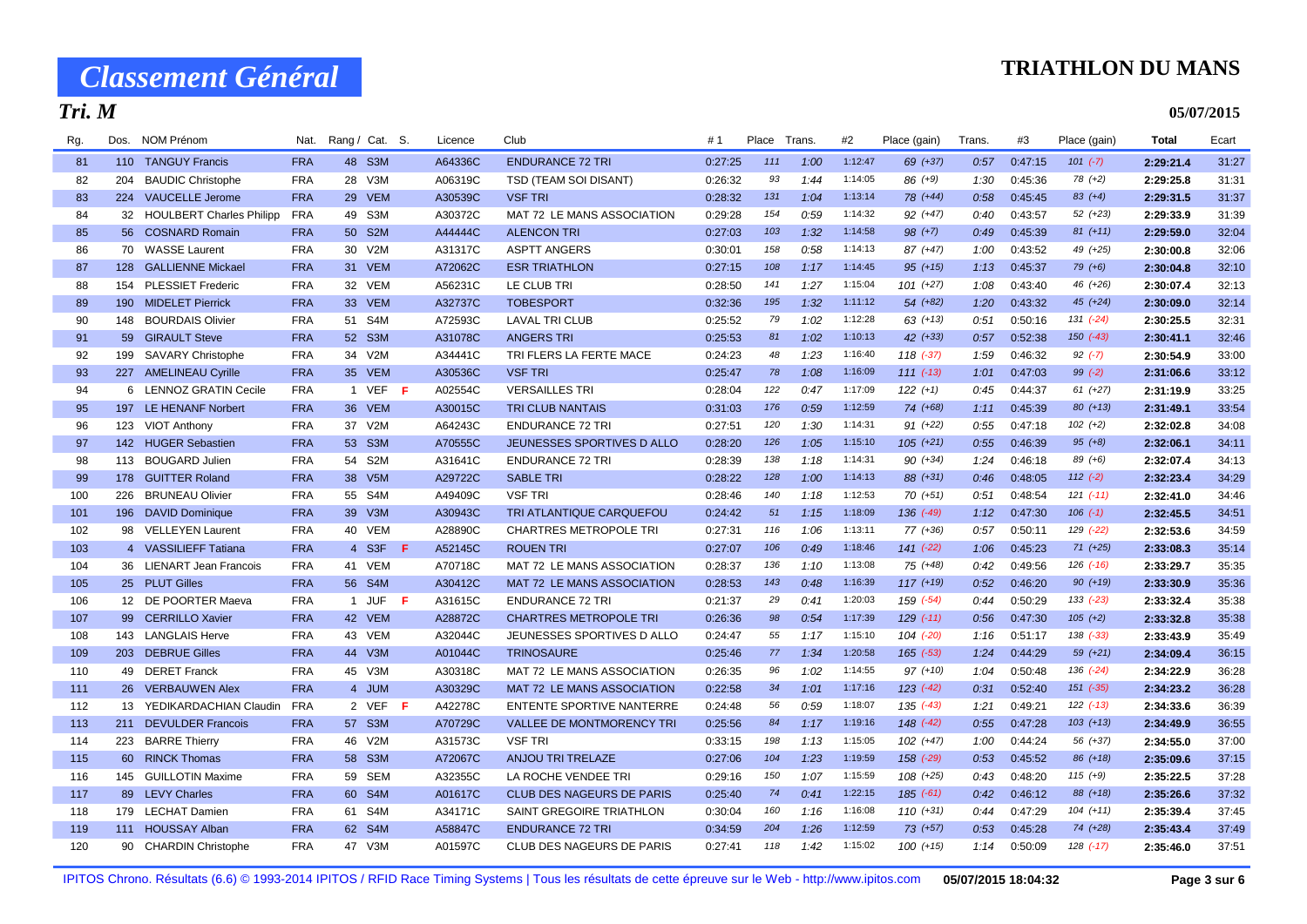### **TRIATHLON DU MANS**

## *Tri. M*

| 05/07/2015 |
|------------|
|------------|

| Rg. | Dos. | NOM Prénom                  | Nat.       | Rang / Cat. S. |     | Licence | Club                              | #1      | Place | Trans. | #2      | Place (gain)    | Trans. | #3      | Place (gain)  | Total     | Ecart |
|-----|------|-----------------------------|------------|----------------|-----|---------|-----------------------------------|---------|-------|--------|---------|-----------------|--------|---------|---------------|-----------|-------|
| 121 |      | 108 CHEVREAU Olivier        | <b>FRA</b> | 48 VEM         |     | A58926C | <b>ENDURANCE 72 TRI</b>           | 0:26:28 | 89    | 1:10   | 1:18:39 | $139$ $(-34)$   | 0:54   | 0:49:52 | $125 (+2)$    | 2:37:01.1 | 39:06 |
| 122 |      | 24 CORREAS Stephane         | <b>FRA</b> | 49 VEM         |     | A58812C | MAT 72 LE MANS ASSOCIATION        | 0:30:46 | 169   | 2:07   | 1:12:34 | $65 (+52)$      | 1:20   | 0:50:32 | $134 (-5)$    | 2:37:17.4 | 39:23 |
| 123 |      | 73 ROBERT Fabrice           | <b>FRA</b> | 50 VEM         |     | A28762C | <b>ASPTT TRI ORLEANS</b>          | 0:29:33 | 155   | 1:10   | 1:19:10 | $146$ $(-1)$    | 0:53   | 0:46:39 | 96 (+33)      | 2:37:23.4 | 39:29 |
| 124 |      | 39 DETAVERNIER Ignaas       | <b>FRA</b> | 63 S2M         |     | A57248C | MAT 72 LE MANS ASSOCIATION        | 0:26:36 | 97    | 1:16   | 1:15:35 | $106 (+2)$      | 1:03   | 0:53:19 | 155 (-29)     | 2:37:45.7 | 39:51 |
| 125 | 192  | <b>QUESNE Marc</b>          | <b>FRA</b> | 51 V3M         |     | A28556C | <b>TRI ATTITUDE 41</b>            | 0:29:52 | 157   | 1:03   | 1:14:19 | 89 (+45)        | 1:09   | 0:51:30 | 144 (-13)     | 2:37:51.0 | 39:56 |
| 126 |      | 138 RETCH Maxime            | <b>FRA</b> | 64 S4M         |     | A72298C | JEUNESSES SPORTIVES D ALLO        | 0:31:23 | 182   | 1:00   | 1:19:13 | $147 (+15)$     | 0:39   | 0:45:51 | $85 (+41)$    | 2:38:04.7 | 40:10 |
| 127 |      | 20 BROUZE Philippine        | <b>FRA</b> | 2 JUF          | F.  | A05670C | <b>SAINTE GENEVIEVE TRI</b>       | 0:25:38 | 72    | 0:52   | 1:19:43 | $155 (-50)$     | 0:43   | 0:51:58 | $145$ $(-5)$  | 2:38:51.6 | 40:57 |
| 128 |      | 37 TROGNON Philippe         | <b>FRA</b> | 52 V3M         |     | A30362C | MAT 72 LE MANS ASSOCIATION        | 0:28:34 | 134   | 1:18   | 1:13:30 | 79 (+40)        | 0:49   | 0:54:45 | $166$ $(-34)$ | 2:38:53.5 | 40:59 |
| 129 |      | 75 MIGNON Pierre            | <b>FRA</b> | 53 VEM         |     | A34269C | <b>ASTD TRI</b>                   | 0:30:43 | 168   | 1:27   | 1:17:54 | $133 (+10)$     | 1:17   | 0:48:26 | $116 (+29)$   | 2:39:45.5 | 41:51 |
| 130 |      | 11 FOUCRIT Isabelle         | <b>FRA</b> | 3 V2F          | -F. | A31591C | <b>ENDURANCE 72 TRI</b>           | 0:30:09 | 161   | 0:58   | 1:19:22 | 150(0)          | 1:26   | 0:47:57 | $110 (+31)$   | 2:39:51.2 | 41:56 |
| 131 |      | 43 PESLIER Herve            | <b>FRA</b> | 65 S4M         |     | A46480C | MAT 72 LE MANS ASSOCIATION        | 0:30:39 | 167   | 1:09   | 1:16:49 | $119 (+30)$     | 1:22   | 0:49:57 | $127 (+6)$    | 2:39:53.8 | 41:59 |
| 132 |      | 82 GOMES Jean Louis         | <b>FRA</b> | 66 S2M         |     | A02688C | <b>CAO SAINT CYR</b>              | 0:25:15 | 67    | 2:17   | 1:21:42 | 176 (-76)       | 1:28   | 0:49:26 | $124 (+11)$   | 2:40:04.8 | 42:10 |
| 133 |      | 30 DELION Ronan             | <b>FRA</b> | 67 S3M         |     | A30262C | <b>MAT 72 LE MANS ASSOCIATION</b> | 0:28:34 | 133   | 0:55   | 1:13:33 | $81 (+43)$      | 0:40   | 0:56:33 | $174$ $(-43)$ | 2:40:13.2 | 42:18 |
| 134 | 201  | <b>PERAL Jesus Manuel</b>   | <b>FRA</b> | 54 V5M         |     | A29721C | <b>SABLE TRI</b>                  | 0:29:50 | 156   | 1:15   | 1:17:31 | $127 (+20)$     | 1:27   | 0:50:36 | $135 (+2)$    | 2:40:35.9 | 42:41 |
| 135 | 160  | <b>FERRY Thomas</b>         | <b>FRA</b> | 55 V2M         |     | A30506C | <b>MASTRIA 53</b>                 | 0:30:54 | 173   | 1:07   | 1:18:40 | $140 (+8)$      | 0:50   | 0:49:26 | 123 (+30)     | 2:40:54.8 | 43:00 |
| 136 |      | 78 DUVAL Dominique          | <b>FRA</b> | 56 V4M         |     | A02676C | <b>CAO SAINT CYR</b>              | 0:32:04 | 188   | 2:25   | 1:14:59 | 99 (+40)        | 1:13   | 0:50:20 | $132 (+12)$   | 2:40:58.7 | 43:04 |
| 137 |      | 156 VUILLERMOZ Romain       | <b>FRA</b> | 68 S3M         |     | A62687C | LES SABLES VENDEE TRI             | 0:26:57 | 101   | 0:51   | 1:18:53 | $144$ $(-26)$   | 1:02   | 0:53:55 | 159 (-10)     | 2:41:36.0 | 43:41 |
| 138 |      | 65 GOBERT Gerald            | <b>FRA</b> | 57 V3M         |     | A09964C | ASCCRAMBOUILLET OLYMPIQUE         | 0:27:22 | 109   | 1:39   | 1:16:38 | $116(-11)$      | 1:06   | 0:55:03 | 167 (-18)     | 2:41:46.4 | 43:52 |
| 139 |      | 77 MONIER Olivier           | <b>FRA</b> | 58 V2M         |     | A06775C | LA BRIE FRANCILIENNE TRI          | 0:33:21 | 199   | 1:12   | 1:14:45 | 94 (+55)        | 1:26   | 0:51:20 | $140 (+5)$    | 2:42:02.0 | 44:07 |
| 140 | 161  | <b>TABAREAU Etienne</b>     | <b>FRA</b> | 69 SEM         |     | A18323C | MISTRAL TRIATH CLUB               | 0:27:26 | 112   | 0:42   | 1:17:19 | $124(-6)$       | 0:59   | 0:55:40 | 171 (-22)     | 2:42:03.5 | 44:09 |
| 141 |      | 27 ROUGET Pierre Alexandre  | <b>FRA</b> | 70 S2M         |     | A30286C | MAT 72 LE MANS ASSOCIATION        | 0:28:51 | 142   | 1:14   | 1:19:41 | $154$ $(-11)$   | 0:55   | 0:51:24 | 142 (+12)     | 2:42:03.7 | 44:09 |
| 142 | 103  | <b>DUFRESNE Sebastien</b>   | <b>FRA</b> | 71 S4M         |     | A58815C | <b>COURBEVOIE TRIATHLON</b>       | 0:29:04 | 146   | 2:55   | 1:22:08 | $183$ $(-32)$   | 1:22   | 0:46:39 | 94 (+36)      | 2:42:05.5 | 44:11 |
| 143 |      | 104 BOUTELOUP Fabien        | <b>FRA</b> | 72 SEM         |     | A35343C | DAUPHINS DE L ELORN LANDER        | 0:27:26 | 113   | 0:51   | 1:16:18 | $113 (+7)$      | 0:53   | 0:56:44 | $176$ $(-37)$ | 2:42:10.0 | 44:15 |
| 144 | 31   | <b>SIMON Francois</b>       | <b>FRA</b> | 73 S4M         |     | A30370C | MAT 72 LE MANS ASSOCIATION        | 0:28:35 | 135   | 0:56   | 1:19:50 | $157$ $(-10)$   | 0:44   | 0:52:17 | $147 (+1)$    | 2:42:20.1 | 44:25 |
| 145 |      | 132 SZTIMER Jean            | <b>FRA</b> | 59 VEM         |     | A72889C | ILE DE NOIRMOUTIER TRIATHLO       | 0:28:32 | 130   | 1:25   | 1:19:36 | 152 (-20)       | 1:44   | 0:51:24 | 141 (+5)      | 2:42:37.5 | 44:43 |
| 146 |      | 33 BALL Pierre              | <b>FRA</b> | 60 V2M         |     | A30295C | MAT 72 LE MANS ASSOCIATION        | 0:28:07 | 123   | 1:39   | 1:18:37 | $138(-9)$       | 1:31   | 0:53:00 | $154$ $(-14)$ | 2:42:50.9 | 44:56 |
| 147 |      | 17 SENOTIER Laurie          | <b>FRA</b> | 5 S3F          | F.  | A45892C | <b>LMA TRIATHLON 45</b>           | 0:25:40 | 73    | 1:48   | 1:21:04 | $166 (-61)$     | 0:47   | 0:54:05 | $162$ $(-13)$ | 2:43:20.8 | 45:26 |
| 148 | 184  | <b>VALLAUD Stephane</b>     | <b>FRA</b> | 74 S4M         |     | A58784C | <b>STADE NIORTAIS TRI</b>         | 0:30:56 | 174   | 1:15   | 1:17:23 | $126 (+22)$     | 1:03   | 0:52:49 | $153 (+4)$    | 2:43:23.7 | 45:29 |
| 149 | 187  | <b>DRONNE Mickael</b>       | <b>FRA</b> | 75 S4M         |     | A28691C | TC JOUE LES TOURS                 | 0:27:06 | 105   | 1:14   | 1:20:37 | $163$ $(-36)$   | 1:07   | 0:53:28 | $157 (-8)$    | 2:43:29.4 | 45:35 |
| 150 | 182  | <b>BROUZE Frederic</b>      | <b>FRA</b> | 61 V4M         |     | A01435C | SCA 2000 TRI EVRY                 | 0:31:22 | 181   | 1:22   | 1:17:07 | $121 (+26)$     | 1:42   | 0:52:13 | $146 (+5)$    | 2:43:43.6 | 45:49 |
| 151 |      | 94 LE MEUR Pascal           | <b>FRA</b> | 62 V3M         |     | A53253C | <b>CLUB OMNISPORTS VERNOUILL</b>  | 0:25:00 | 60    | 1:24   | 1:18:59 | $145$ ( $-55$ ) | 1:14   | 0:57:12 | 180 (-36)     | 2:43:47.0 | 45:52 |
| 152 |      | 171 CECCONI Nicolas         | <b>FRA</b> | 76 S4M         |     | A65525C | <b>ROUEN TRI</b>                  | 0:30:37 | 166   | 1:32   | 1:22:53 | $187$ $(-19)$   | 1:02   | 0:48:13 | $114 (+33)$   | 2:44:14.6 | 46:20 |
| 153 |      | 14 TECSY Marianna           | <b>FRA</b> | 4 V2F          | -F. | A72486C | <b>FREE IRON TEAM</b>             | 0:24:46 | 53    | 1:45   | 1:24:04 | 194 (-111)      | 1:21   | 0:52:26 | $148 (+11)$   | 2:44:18.5 | 46:24 |
| 154 |      | 140 LATOUR Gabriel          | <b>FRA</b> | 77 S3M         |     | A63560C | JEUNESSES SPORTIVES D ALLO        | 0:31:34 | 184   | 2:03   | 1:20:46 | $164 (+3)$      | 1:31   | 0:48:35 | 119 (+27)     | 2:44:26.2 | 46:31 |
| 155 |      | 189 GORAND Jean-Michel      | <b>FRA</b> | 63 V2M         |     | A32599C | <b>TOBESPORT</b>                  | 0:26:51 | 100   | 0:59   | 1:20:31 | $162$ $(-31)$   | 0:57   | 0:55:17 | 169 (-24)     | 2:44:33.4 | 46:39 |
| 156 |      | 52 LEBOUCHER Yann           | <b>FRA</b> | 78 S3M         |     | A65657C | 2°RIMA                            | 0:31:16 | 179   | 0:56   | 1:20:20 | $160 (+5)$      | 0:55   | 0:51:27 | 143 (+18)     | 2:44:52.1 | 46:57 |
| 157 |      | 139 PATTIER Jerome          | <b>FRA</b> | 64 V2M         |     | A32012C | JEUNESSES SPORTIVES D ALLO        | 0:31:09 | 177   | 1:07   | 1:17:54 | $132 (+17)$     | 1:23   | 0:53:23 | $156 (+3)$    | 2:44:54.3 | 47:00 |
| 158 |      | 83 CAZORLA Patrice          | <b>FRA</b> | 79 S3M         |     | A67441C | <b>CHARTRES METROPOLE TRI</b>     | 0:26:29 | 90    | 1:23   | 1:22:05 | 181 (-67)       | 0:55   | 0:54:06 | $163$ $(-1)$  | 2:44:56.0 | 47:01 |
| 159 | 131  | <b>CHARBONNEL Guillaume</b> | <b>FRA</b> | 80 SEM         |     | A71570C | <b>GIRONDINS DE BORDEAUX TRIA</b> | 0:21:20 | 26    | 0:40   | 1:22:21 | 186 (-76)       | 0:38   | 1:00:08 | 192 (-57)     | 2:45:04.1 | 47:09 |
| 160 |      | 200 MORISSET Marc           | <b>FRA</b> | 65 V3M         |     | A34444C | TRI FLERS LA FERTE MACE           | 0:30:52 | 172   | 1:51   | 1:19:44 | $156$ $(-1)$    | 1:54   | 0:51:06 | $137 (+13)$   | 2:45:24.1 | 47:29 |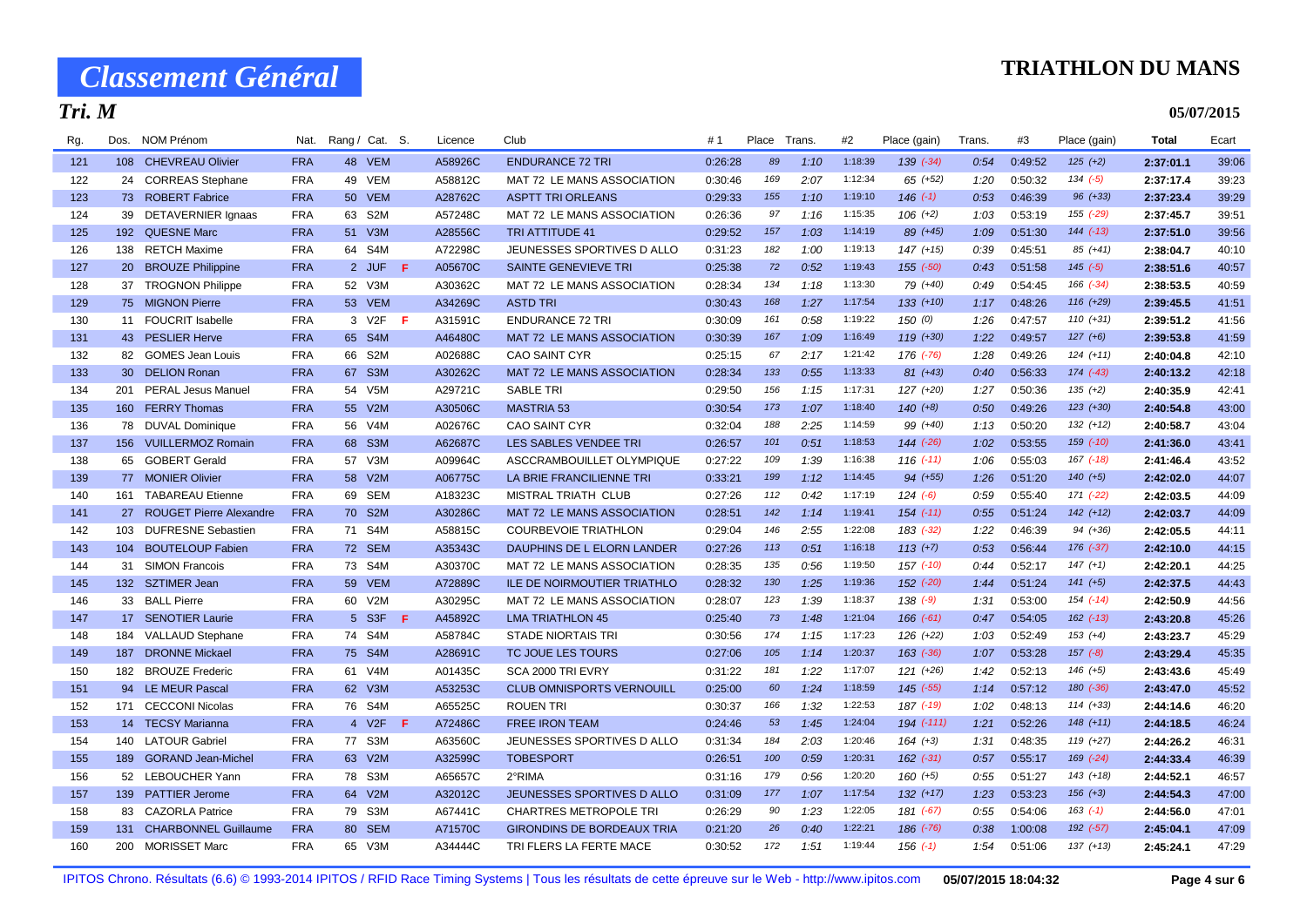### **TRIATHLON DU MANS**

## *Tri. M*

| 05/07/2015 |
|------------|
|------------|

| Rg. |                 | Dos. NOM Prénom               |            | Nat. Rang / Cat. S. |             |     | Licence | Club                             | #1      | Place Trans. |      | #2      | Place (gain)  | Trans. | #3       | Place (gain)  | <b>Total</b> | Ecart   |
|-----|-----------------|-------------------------------|------------|---------------------|-------------|-----|---------|----------------------------------|---------|--------------|------|---------|---------------|--------|----------|---------------|--------------|---------|
| 161 |                 | 176 LAMBERT Christophe        | <b>FRA</b> |                     | 66 V4M      |     | A29738C | <b>SABLE TRI</b>                 | 0:28:39 | 137          | 1:11 | 1:22:00 | $180(-31)$    | 1:12   | 0:52:33  | $149 (+7)$    | 2:45:33.7    | 47:39   |
| 162 |                 | 74 MARCHAL Jerome             | <b>FRA</b> |                     | 67 VEM      |     | A34246C | <b>ASTD TRI</b>                  | 0:31:55 | 187          | 1:33 | 1:16:02 | $109 (+38)$   | 0:57   | 0:55:42  | $172$ $(-13)$ | 2:46:06.8    | 48:12   |
| 163 |                 | 122 PIGNOLET Yvan             | <b>FRA</b> |                     | 69 V2M      |     | A46285C | <b>ENDURANCE 72 TRI</b>          | 0:33:14 | 196          | 1:49 | 1:17:05 | $120 (+24)$   | 1:20   | 0:52:41  | $152 (+9)$    | 2:46:07.4    | 48:13   |
| 164 |                 | 112 COMPAIN Emmanuel          | <b>FRA</b> |                     | 68 V2M      |     | 000000  | <b>ENDURANCE 72 TRI</b>          | 0:30:58 | 175          | 2:15 | 1:21:07 | $167$ $(-5)$  | 1:35   | 0:50:15  | $130 (+16)$   | 2:46:07.4    | 48:13   |
| 165 | 137             | <b>THIEBLEMONT Michel</b>     | <b>FRA</b> |                     | 70 V3M      |     | A46695C | JEUNESSES SPORTIVES D ALLO       | 0:36:16 | 208          | 2:19 | 1:17:54 | $131 (+19)$   | 1:25   | 0:48:33  | $117 (+24)$   | 2:46:24.8    | 48:30   |
| 166 | 129             | <b>ECOLLAN Pascal</b>         | <b>FRA</b> |                     | 71 V3M      |     | A71956C | FREE IRON TEAM                   | 0:32:20 | 191          | 1:32 | 1:17:19 | $125 (+25)$   |        | 17:22:55 |               | 2:46:33.0    | 48:38   |
| 167 |                 | 29 ROUBY Jean Marc            | <b>FRA</b> |                     | 72 V3M      |     | A61074C | MAT 72 LE MANS ASSOCIATION       | 0:32:27 | 194          | 2:28 | 1:21:23 | $171 (+6)$    | 1:50   | 0:48:34  | $118 (+21)$   | 2:46:38.2    | 48:43   |
| 168 |                 | 100 DOUSSET Damien            | <b>FRA</b> |                     | 73 V3M      |     | A42518C | <b>CHARTRES METROPOLE TRI</b>    | 0:30:12 | 162          | 1:54 | 1:16:33 | $115 (+24)$   | 1:21   | 0:57:02  | 179 (-30)     | 2:46:59.6    | 49:05   |
| 169 |                 | 93 LE MEUR Gaetan             | <b>FRA</b> |                     | 5 JUM       |     | A53249C | <b>CLUB OMNISPORTS VERNOUILL</b> | 0:20:35 | 21           | 0:51 | 1:23:58 | 193 (-95)     | 1:03   | 1:00:43  | 193 (-53)     | 2:47:06.9    | 49:12   |
| 170 | 68              | <b>CEBULSKI Damien</b>        | <b>FRA</b> |                     | 81 S4M      |     | A62386C | ASL GDF SUEZ                     | 0:29:13 | 149          | 1:37 | 1:17:50 | $130 (+10)$   | 1:53   | 0:56:46  | 178 (-31)     | 2:47:16.6    | 49:22   |
| 171 | 239             | <b>LEMARCHAND Clarisse</b>    | <b>FRA</b> |                     | 5 VEF       | -F  | A31678C | JEUNESSES SPORTIVES D ALLO       | 0:29:25 | 153          | 1:02 | 1:27:56 | $202$ $(-39)$ | 1:06   | 0:47:52  | $109 (+21)$   | 2:47:18.6    | 49:24   |
| 172 |                 | 214 CLOAREC Stephane          | <b>FRA</b> |                     | 74 VEM      |     | A05355C | <b>VERSAILLES TRI</b>            | 0:28:22 | 127          | 1:30 | 1:21:59 | 179 (-42)     | 1:27   | 0:54:19  | $164$ $(-3)$  | 2:47:34.2    | 49:39   |
| 173 |                 | 172 PERTHUE Jean Pierre       | <b>FRA</b> |                     | 75 V3M      |     | A45979C | <b>SABLE TRI</b>                 | 0:35:59 | 206          | 1:56 | 1:22:06 | $182 (+9)$    | 1:17   | 0:46:36  | $93 (+24)$    | 2:47:50.9    | 49:56   |
| 174 |                 | 117 BURIN Guillaume           | <b>FRA</b> |                     | 82 S3M      |     | A31640C | <b>ENDURANCE 72 TRI</b>          | 0:24:14 | 44           | 1:12 | 1:23:58 | 192 (-102)    | 1:03   | 0:57:27  | 183 (-28)     | 2:47:51.6    | 49:57   |
| 175 |                 | 215 QUEMENER Vincent          | <b>FRA</b> |                     | 83 S2M      |     | A43972C | <b>VERSAILLES TRI</b>            | 0:26:16 | 86           | 1:19 | 1:21:07 | 168 (-54)     | 0:56   | 1:00:07  | 191 (-35)     | 2:49:41.9    | 51:47   |
| 176 | 101             | <b>GENET Arnaud</b>           | <b>FRA</b> |                     | 84 S3M      |     | A65919C | <b>CHARTRES METROPOLE TRI</b>    | 0:32:22 | 193          | 1:14 | 1:21:34 | $174 (+7)$    | 1:09   | 0:53:58  | $160 (+10)$   | 2:50:14.3    | 52:20   |
| 177 |                 | 41 KNAUBLICH Clement          | <b>FRA</b> |                     | 85 SEM      |     | A29718C | MAT 72 LE MANS ASSOCIATION       | 0:30:50 | 171          | 0:54 | 1:18:07 | $134 (+17)$   | 0:58   | 0:59:59  | 190 (-23)     | 2:50:45.0    | 52:50   |
| 178 |                 | 240 LOUIS Frederic            | <b>FRA</b> |                     | 76 VEM      |     | a29603c | TRI DUNOIS 28                    | 0:28:00 | 121          | 1:25 | 1:28:59 | $203$ $(-72)$ | 1:19   | 0:51:17  | $139 (+15)$   | 2:50:58.2    | 53:03   |
| 179 |                 | 174 LUCAS Lohic               | <b>FRA</b> |                     | 77 V4M      |     | A29754C | <b>SABLE TRI</b>                 | 0:31:16 | 180          | 1:39 | 1:21:40 | $175 (-4)$    | 1:22   | 0:55:04  | $168 (+5)$    | 2:50:59.0    | 53:04   |
| 180 |                 | 3 TURBILLON PINEAU Celine FRA |            |                     | 6 VEF       | -F  | A61270C | <b>ASPTT ANGERS</b>              | 0:28:23 | 129          | 1:44 | 1:25:22 | 198 (-58)     | 2:10   | 0:53:31  | $158 (+7)$    | 2:51:07.7    | 53:13   |
| 181 |                 | 76 YOUT Alain                 | <b>FRA</b> |                     | 78 V6M      |     | A24906C | <b>BILLERE ATHLETIC TRI</b>      | 0:29:19 | 151          | 1:46 | 1:22:14 | 184 (-24)     | 2:23   | 0:56:02  | $173(-6)$     | 2:51:42.9    | 53:48   |
| 182 |                 | 181 TAUPIN Xavier             | <b>FRA</b> |                     | 79 V4M      |     | A01420C | SCA 2000 TRI EVRY                | 0:32:21 | 192          | 1:34 | 1:19:39 | $153 (+16)$   | 1:38   | 0:56:45  | $177(-6)$     | 2:51:54.0    | 53:59   |
| 183 |                 | 91 CHAMPEAU Didier            | <b>FRA</b> |                     | 80 VEM      |     | A65062C | <b>CLUB OMNISPORTS VERNOUILL</b> | 0:30:47 | 170          | 2:19 | 1:21:09 | $169$ $(-9)$  | 1:18   | 0:57:40  | $184 (-4)$    | 2:53:10.8    | 55:16   |
| 184 |                 | 47 GONSARD Mickael            | <b>FRA</b> |                     | 81 V2M      |     | A48400C | MAT 72 LE MANS ASSOCIATION       | 0:27:34 | 117          | 1:09 | 1:21:25 | 172 (-42)     | 0:51   | 1:02:23  | 196 (-25)     | 2:53:18.6    | 55:24   |
| 185 | 141             | <b>MADELON Laurent</b>        | <b>FRA</b> |                     | 82 V2M      |     | A48142C | JEUNESSES SPORTIVES D ALLO       | 0:31:32 | 183          | 1:27 | 1:17:34 | $128 (+20)$   | 1:15   | 1:01:50  | 195 (-22)     | 2:53:35.3    | 55:41   |
| 186 | 230             | <b>RIDEAU Stanley</b>         | <b>FRA</b> |                     | 86 S4M      |     | A65539C | <b>ROUEN TRIATHLON</b>           | 0:33:14 | 197          | 1:32 | 1:23:47 | $190 (+3)$    | 1:13   | 0:54:37  | $165 (+8)$    | 2:54:20.4    | 56:26   |
| 187 |                 | 16 RONDEAU Isabelle           | <b>FRA</b> |                     | $7$ V3F $F$ |     | A33807C | <b>LES LIONS TRI</b>             | 0:33:59 | 200          | 0:54 | 1:23:10 | $189 (+9)$    | 1:10   | 0:55:22  | $170 (+4)$    | 2:54:33.0    | 56:38   |
| 188 | 168             | <b>LAVIE Claude</b>           | <b>FRA</b> |                     | 83 V3M      |     | A33565C | PONT AUDEMER TRI                 | 0:34:28 | 202          | 1:22 | 1:21:17 | $170 (+12)$   | 1:07   | 0:56:40  | $175 (+2)$    | 2:54:51.4    | 56:57   |
| 189 |                 | 115 REMOND Alexandre          | <b>FRA</b> |                     | 87 S4M      |     | A31608C | <b>ENDURANCE 72 TRI</b>          | 0:26:34 | 95           | 1:55 | 1:25:19 | 197 (-82)     | 1:55   | 0:59:50  | 189 (-12)     | 2:55:31.2    | 57:36   |
| 190 | 162             | YARSLEY Richard               | <b>FRA</b> |                     | 88 S3M      |     | A06507C | MONTFORT MERE TRIATHLON          | 0:28:33 | 132          | 1:39 | 1:21:47 | 177 (-39)     | 1:45   | 1:02:29  | 197 (-19)     | 2:56:10.0    | 58:15   |
| 191 |                 | 118 GOGER Tony                | <b>FRA</b> |                     | 89 S4M      |     | A31572C | <b>ENDURANCE 72 TRI</b>          | 0:35:05 | 205          | 2:16 | 1:23:53 | $191 (+5)$    | 1:25   | 0:54:01  | $161 (+9)$    | 2:56:37.2    | 58:42   |
| 192 |                 | 81 BURIN Olivier              | <b>FRA</b> |                     | 90 S3M      |     | A60027C | CA VILLENAVE D ORNON TRIATH      | 0:26:15 | 85           | 2:33 | 1:23:08 | 188 (-85)     | 2:02   | 1:04:46  | 198 (-22)     | 2:58:42.7    | 1:00:48 |
| 193 | 97              | JAGLOVSKY Jean Yves           | <b>FRA</b> |                     | 84 VEM      |     | A65684C | <b>CLUB OMNISPORTS VERNOUILL</b> | 0:30:15 | 163          | 1:52 | 1:18:24 | $137 (+1)$    | 1:22   | 1:07:02  | $200 (-31)$   | 2:58:52.3    | 1:00:58 |
| 194 |                 | 173 GONDARD James             | <b>FRA</b> |                     | 85 V3M      |     | A29720C | <b>SABLE TRI</b>                 | 0:32:08 | 189          | 2:05 | 1:25:46 | $199(-7)$     | 1:34   | 0:57:59  | $185 (+2)$    | 2:59:29.4    | 1:01:35 |
| 195 |                 | 136 RIOUL Gerard              | <b>FRA</b> |                     | 86 V4M      |     | A32051C | JEUNESSES SPORTIVES D ALLO       | 0:32:15 | 190          | 1:42 | 1:24:58 | $196$ $(-5)$  | 1:28   | 0:59:26  | 188 (0)       | 2:59:46.3    | 1:01:52 |
| 196 | 10 <sup>1</sup> | <b>GOMES Coralie</b>          | <b>FRA</b> |                     | 6 S2F       | - F | 000000  | <b>CAO SAINT CYR</b>             | 0:29:11 | 148          | 1:21 | 1:29:48 | $204$ $(-50)$ | 1:14   | 0:58:28  | $186 (+2)$    | 2:59:59.7    | 1:02:05 |
| 197 |                 | 210 BRAZILIER Benoit          | <b>FRA</b> |                     | 87 VEM      |     | A28504C | <b>VENDOME TRI</b>               | 0:41:58 | 211          | 1:03 | 1:18:48 | $142 (+8)$    | 1:21   | 0:57:26  | $182 (+6)$    | 3:00:33.4    | 1:02:39 |
| 198 |                 | 232 CAUCHOIS Georges          | <b>FRA</b> |                     | 88 V6M      |     | 000000  | <b>TRI 91</b>                    | 0:31:12 | 178          | 1:18 | 1:21:56 | $178$ $(-4)$  | 1:14   | 1:07:11  | $201$ $(-16)$ | 3:02:49.5    | 1:04:55 |
| 199 | 167             | <b>GRANGIENS Christophe</b>   | <b>FRA</b> |                     | 91 S3M      |     | A41817C | <b>ORLEANAIS TRI CLUB 45</b>     | 0:36:15 | 207          | 1:41 | 1:26:47 | $201 (+1)$    | 1:07   | 0:57:22  | $181 (+7)$    | 3:03:08.7    | 1:05:14 |
| 200 |                 | 191 ARANDA Paul               | <b>FRA</b> |                     | 89 V3M      |     | A73139C | <b>TOBESPORT</b>                 | 0:39:46 | 210          | 1:36 | 1:20:23 | $161 (+8)$    | 2:13   | 1:00:56  | $194 (+2)$    | 3:04:52.6    | 1:06:58 |

IPITOS Chrono. Résultats (6.6) © 1993-2014 IPITOS / RFID Race Timing Systems | Tous les résultats de cette épreuve sur le Web - http://www.ipitos.com **05/07/2015 18:04:32 Page 5 sur 6**